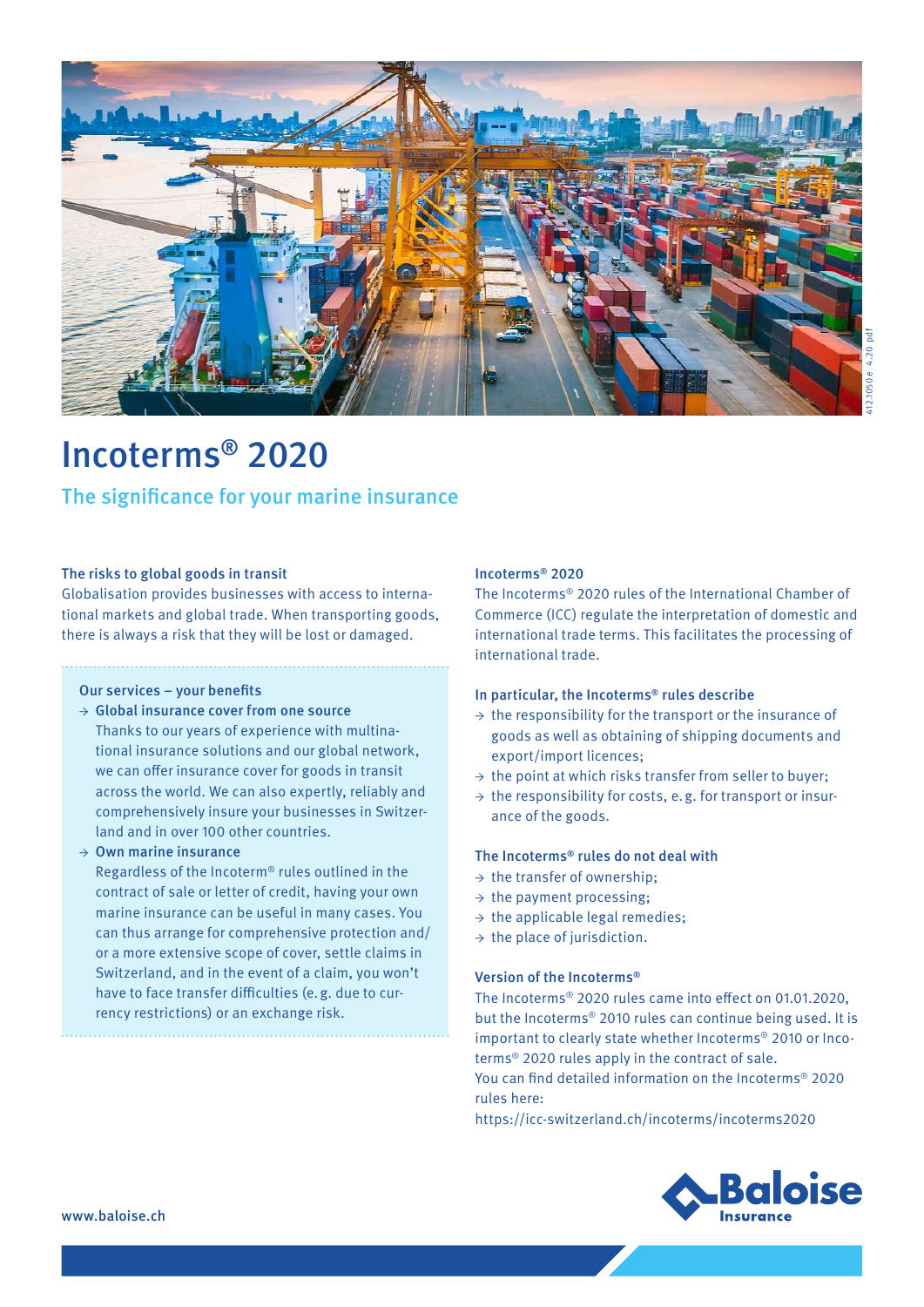## Risk and cost transfer in Incoterms ® 2020 rules for any mode or modes of transport (multi-modal)

These seven clauses are intended for use where the point at which the seller hands the goods over to the buyer are not on board or alongside a vessel at a sea or river port.

| <b>Clauses</b> | <b>Risk and cost transfer</b>                                                                                                                                                                                                                                                                                                                                                                                                                                                                                                                                                                                                                                                                                                                                                                                                                                                                                                                            |
|----------------|----------------------------------------------------------------------------------------------------------------------------------------------------------------------------------------------------------------------------------------------------------------------------------------------------------------------------------------------------------------------------------------------------------------------------------------------------------------------------------------------------------------------------------------------------------------------------------------------------------------------------------------------------------------------------------------------------------------------------------------------------------------------------------------------------------------------------------------------------------------------------------------------------------------------------------------------------------|
| <b>EXW</b>     | ex works ( named place of delivery)<br>$\rightarrow$ Goods are delivered when the seller places the goods at the disposal of the buyer at a named place (e.g. factory or warehouse)<br>without loading onto any collecting vehicle and without clearing the goods for export.<br>$\rightarrow$ At this point, the risk transfers from seller to buyer. The loading risks are borne by the buyer, even if the loading operation is<br>carried out by the seller at its own premises.<br>$\rightarrow$ The seller is not obligated to make a contract of transport or a contact of insurance.                                                                                                                                                                                                                                                                                                                                                              |
| <b>FCA</b>     | free carrier ( named place of delivery)<br>The seller delivers to the buyer in one or other of two ways:<br>$\rightarrow$ A) If the named place is the seller's premises: The goods are delivered when the seller has loaded the goods on the means of<br>transport arranged by the buyer. If the buyer and seller have agreed in the contract, the buyer must instruct its carrier to issue<br>a bill of lading with an on-board notation to the seller, even before the goods have been placed on board.<br>$\rightarrow$ B) If the named place is another place: The goods are delivered when, having been loaded on the seller's means of transport,<br>they have reach the named other place and are ready for unloading.<br>The seller is not obligated to make a contract of transport or an contract of insurance.                                                                                                                               |
| <b>CPT</b>     | carriage paid to ( named place of destination)<br>$\rightarrow$ The goods are delivered when they are handed over by the seller to the carrier contracted by the seller.<br>$\rightarrow$ At this point, the risk transfers to the buyer.<br>$\rightarrow$ The seller is obligated to make a contract for the carriage of the goods from the place of delivery to the place of destination.<br>However, they are not obligated to make a contract of insurance.                                                                                                                                                                                                                                                                                                                                                                                                                                                                                          |
| <b>CIP</b>     | carriage and insurance paid to ( named place of destination)<br>$\rightarrow$ The goods are delivered when they are handed over by the seller to the carrier contracted by the seller.<br>$\rightarrow$ At this point, the risk transfers to the buyer.<br>$\rightarrow$ The seller is obligated to make a contract for the carriage of the goods from the place of delivery to the place of destination.<br>$\rightarrow$ The seller is obligated to obtain an extensive insurance cover complying with Institute Cargo Clause A for carriage from the<br>place of delivery to at least the place of destination. This provides increased coverage compared to Incoterms <sup>®</sup> 2010.                                                                                                                                                                                                                                                             |
| <b>DAP</b>     | delivered at place ( named place of destination)<br>$\rightarrow$ The goods are delivered when the goods are placed at the disposal of the buyer, on the arriving means of transport ready for<br>unloading at the place of destination.<br>$\rightarrow$ The seller bears all risks involved in bringing the goods to the place of destination.<br>$\rightarrow$ The seller is obligated to make a contract for the carriage of the goods from the place of delivery to the place of destination.<br>However, they are not obligated to make a contract of insurance.                                                                                                                                                                                                                                                                                                                                                                                   |
| <b>DPU</b>     | delivered at place unloaded ( named place of destination)<br>This Incoterms® rule replaces the DAT rule of the Incoterms® 2010 rules and allows any location where the goods can be unloaded<br>to be the point of risk transfer to the buyer rather than just a terminal.<br>$\rightarrow$ The goods are delivered once they are unloaded from the arriving means of transport and placed at the disposal of the buyer at<br>the place of destination.<br>$\rightarrow$ The seller bears all risks involved in bringing the goods to the place of destination and unloading them at the place of destina-<br>tion. The seller should therefore ensure that it is in a position to organise unloading at the place of destination.<br>$\rightarrow$ The seller is obligated to make a contract for the carriage of the goods from the place of delivery to the place of destination.<br>However, they are not obligated to make a contract of insurance. |
| <b>DDP</b>     | delivered duty paid ( named place of destination)<br>$\rightarrow$ The goods are delivered when the seller places the goods cleared for import at the disposal of the buyer on the arriving means<br>of transport ready for unloading at the place of destination.<br>$\rightarrow$ The seller bears all risks involved in bringing the goods to the place of destination.<br>$\rightarrow$ The seller is obligated to contract the carriage of the goods from the place of delivery to the place of destination and is respon-<br>sible for the payment of the import duties and other taxes at the destination. However, they are not obligated to complete an<br>insurance contract.                                                                                                                                                                                                                                                                  |

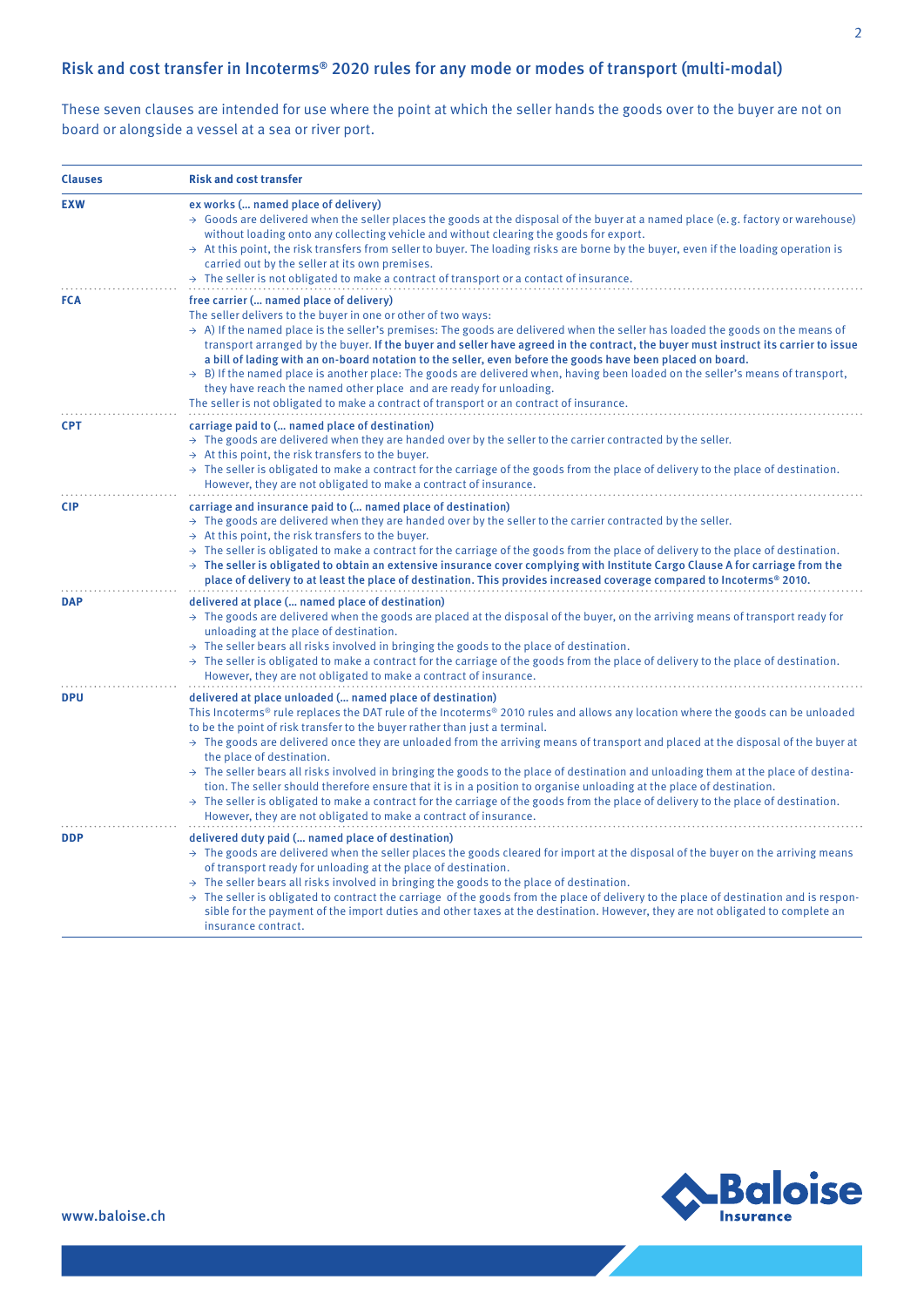## Risk and cost transfer in Incoterms ® 2020 rules for sea and inland waterway transport

The four so-called "maritime" Incoterms ® are intended for use where the seller places the goods on board or alongside a vessel at a sea or river port. When these rules are used, the risk of loss or damage to those goods is on the buyer's shoulder from that port.

| <b>Clauses</b> | <b>Risk and cost transfer</b>                                                                                                                                                                                                                                                                                                                                                                                                                                                                                                                                                                                                                                               |
|----------------|-----------------------------------------------------------------------------------------------------------------------------------------------------------------------------------------------------------------------------------------------------------------------------------------------------------------------------------------------------------------------------------------------------------------------------------------------------------------------------------------------------------------------------------------------------------------------------------------------------------------------------------------------------------------------------|
| <b>FAS</b>     | free alongside ship ( named port of shipment)<br>$\rightarrow$ The goods are delivered when the seller has placed the goods alongside a ship at the port of shipment.<br>$\rightarrow$ The risks are transferred from the seller to the buyer if the goods are placed alongside the ship.<br>$\rightarrow$ The seller is not obligated to issue a contract of transport or a contract of insurance.                                                                                                                                                                                                                                                                         |
| <b>FOB</b>     | free on board ( named port of shipment)<br>$\rightarrow$ The goods are delivered when the seller has placed the goods on board a vessel at the port of shipment.<br>$\rightarrow$ The risks are transferred from the seller to the buyer when the goods are on board the vessel.<br>$\rightarrow$ The seller is not obligated to make a contract of transport or a contract of insurance.                                                                                                                                                                                                                                                                                   |
| <b>CFR</b>     | cost and freight ( named port of destination)<br>$\rightarrow$ The goods are delivered when the seller placed the goods on board a vessel at the port of shipment.<br>$\rightarrow$ The risks are transferred from the seller to the buyer if the goods are on board the vessel.<br>$\rightarrow$ The seller is obligated to make a contract for the carriage of the goods from the place of delivery to the place of destination.<br>However, they are not obligated to make a contract of insurance.                                                                                                                                                                      |
| <b>CIF</b>     | cost, insurance and freight ( named port of destination)<br>$\rightarrow$ The goods are delivered when the seller has placed the goods on board the vessel at the port of shipment.<br>$\rightarrow$ The risks are transferred from the seller to the buyer when the goods are located on board the vessel.<br>$\rightarrow$ The seller is obligated to make a contract for the carriage of the goods from the place of delivery to the port of destination.<br>$\rightarrow$ The seller is obligated to make a contract for minimum insurance cover complying with Institute Cargo Clause C for carriage<br>from the port of shipment to at least the port of destination. |

## Our recommendations to the seller and buyer

→ The selection of the corresponding Incoterms® rule depends, among other things, on whether you wish to insure the goods as a seller or as a buyer and which mode of transport will be used for carriage the goods.

- **→** Furthermore, the selected Incoterm® rule should be precisely formulated as shown in the following example: "(selected Incoterms ® rule) (named port, place or site) Incoterms ® 2020" e.g. "CIF Hong Kong Incoterms ® 2020".
- **→** It is advisable to not only name the place of delivery or place of destination, but also the specific site where the risks and costs will be explicitly transferred from the seller to the buyer.
- **→** The CIP and CIF rules stipulate that the seller must arrange insurance cover. However, some destination countries require insurance cover to be acquired in the destination country. In this case, we recommend that the seller in Switzerland or the Principality of Liechtenstein agrees upon the CPT or CFR rules in the contract of sale.
- **→** If you, as a buyer in Switzerland or the Principality of Liechtenstein, must purchase CIP or CIF and wish to minimise the risks of the marine insurance acquired by the supplier (e.g. creditworthiness of the insurer, claims settlement abroad or law applicable abroad), we recommend taking out our insurance.

In order to avoid misunderstandings when settling claims, we generally recommend insurance cover "from door to door".